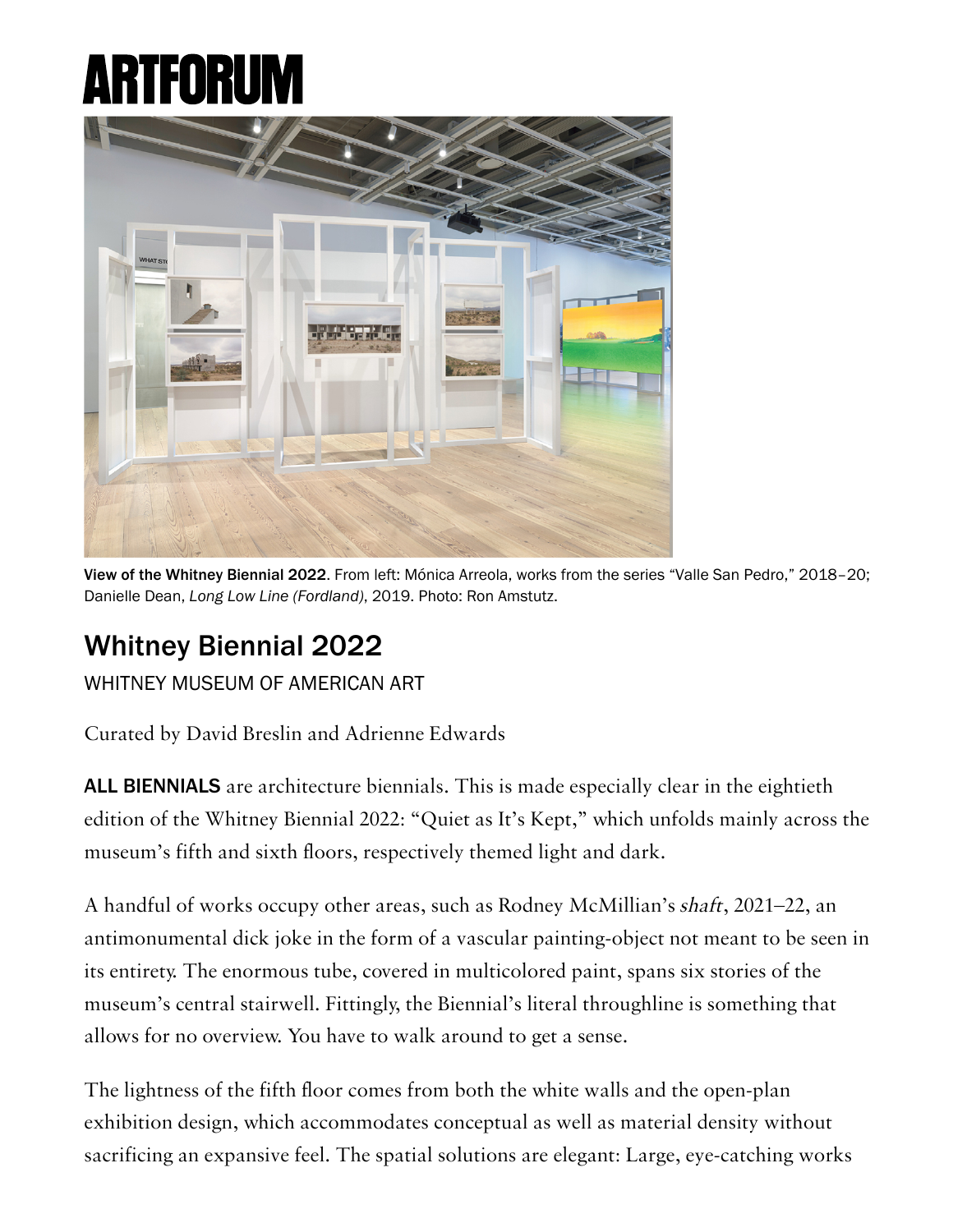occupy freestanding white support frames, with smaller artworks on the verso, and several pieces hang from the ceiling, banner style. These contrivances allow curators David Breslin and Adrienne Edwards to play with scale and make connections among artists: Behind the ten-foot Middle Passage parable canvas by Ellen Gallagher lie Veronica Ryan's found- and crafted-object assemblages, some of them attached to the aforementioned scaffolding, others on flimsy shelves held together with zip ties. Ryan's Between a Rock and a Hard Place, 2022, uses material play to confuse the what-gets-placed-where order of things while referencing global displacement—of objects and of people treated as objects. The support wall she shares with Gallagher brings their thematic concerns into proximity while bridging their distinct formal approaches.

A run of nearby pieces deals with corporate-nihilist systems: Danielle Dean's watercolor landscapes, littered with Amazon boxes and unresolvable perspectives; Emily Barker's sculptural documentation of their entanglement with the US health-care system, in the form of a five-foot-high stack of photocopied medical paperwork; Andrew Roberts's techgiant-branded zombie animations; Jane Dickson's handpainted signage; Sable Elyse Smith's collaged Cops footage and prison furniture, looped on itself into a Ferris wheel. Taken together, these works present various ways to index the American Real.

Works that exploit slippage between the power of representation and the representation of power happen on the other side of the gallery. Both the pedestal and the impacted column of Aria Dean's Little Island/Gut Punch, 2022, are covered in chroma-key paint. Digital modeling created the crumpled Platonic shape, outsourced fabrication made it material, and the green-screen coating has draped the statue in robes tailored for digital cameras to see. Western art cares a lot about realistically rendered fabric folds; Dean's algorithmically wrested folds care only about the render.

Punch pairs well with Rose Salane's adjacent 64,000 Attempts at Circulation, 2022. Five card tables hold hundreds of tokens that New York City commuters have used to (successfully) fake bus fare: Value circulates as abstraction. This is the most optimistic piece in the show.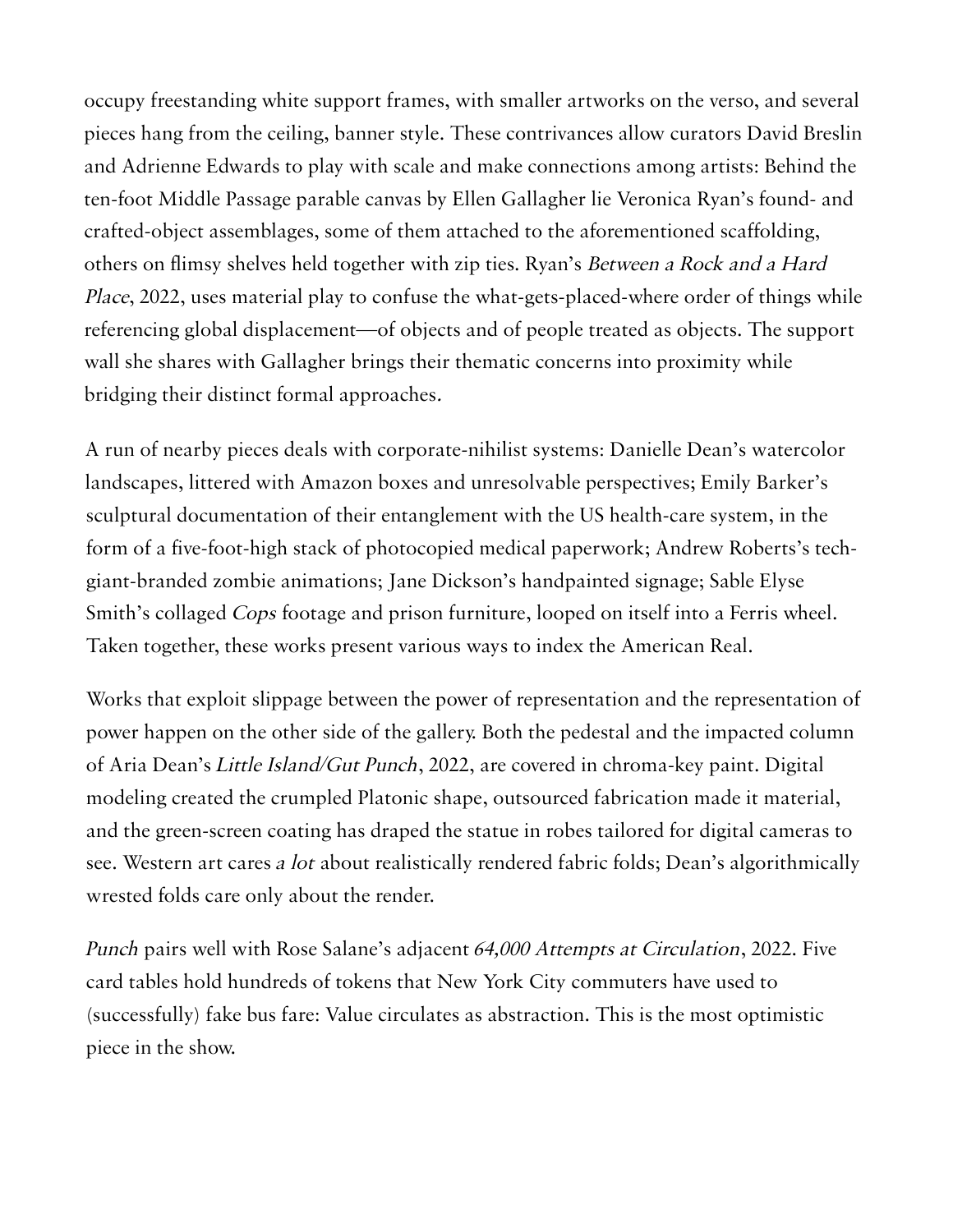UP ON THE SIXTH FLOOR, themes of death and endemic unrest contribute to the darkness as much as the black walls, black floor, and windowless installation rooms do. Denyse Thomasos's large black-and-white paintings greet visitors as they exit the elevator. Broad, confident brushstrokes outline claustrophobic architectures of indeterminate scale. Thomasos' painterly energy communicates the eerie dynamism of seemingly static structures animated by unmappable sensation—as well as the feeling that these complex arrangements have been sketched and are therefore provisional. Titles ground us: Jail and Displaced Burial/Burial at Gorée, both 1993. The artist died in 2012; seeing these works displayed in this way is a gift.

The floor's centerpiece is Raven Chacon's installation Silent Choir, 2017, which focuses on the infamous 1,172-mile stretch of extractive energy infrastructure known as the Dakota Access Pipeline. Twin spotlights shine in Chacon's dark, carpeted antechamber: One is aimed at nothing in particular; the other highlights a vitrine whose stoppered test tube, on loan from the Henry Ford Museum of American Innovation is said to contain Thomas Edison's final breath. (Though not part of Silent Choir, the vial and a near-invisible object were placed there by the curators as an intentional constellation for the sixth floor's entrance, which they consulted with the artist about in advance.) Ceiling speakers amplify Chacon's recording of a women-led silent protest against the pipeline. A lacuna, consolidated. Edison knew that his lightbulb would be useless without a centralized power network to give it juice. Objects may illuminate us, but infrastructures concentrate power and in so doing standardize how we fuck with the world.

A month after the Biennial opened, Chacon won a Pulitzer Prize in music for a thematically related composition. "In exploiting the architecture of the cathedral," he said, "Voiceless Mass considers the futility of giving voice to the voiceless, when ceding space is never an option for those in power." *Silent Choir* mobilizes porousness, bleed, and absenceas-presence to confront a hostile infrastructure without mirroring its hardness.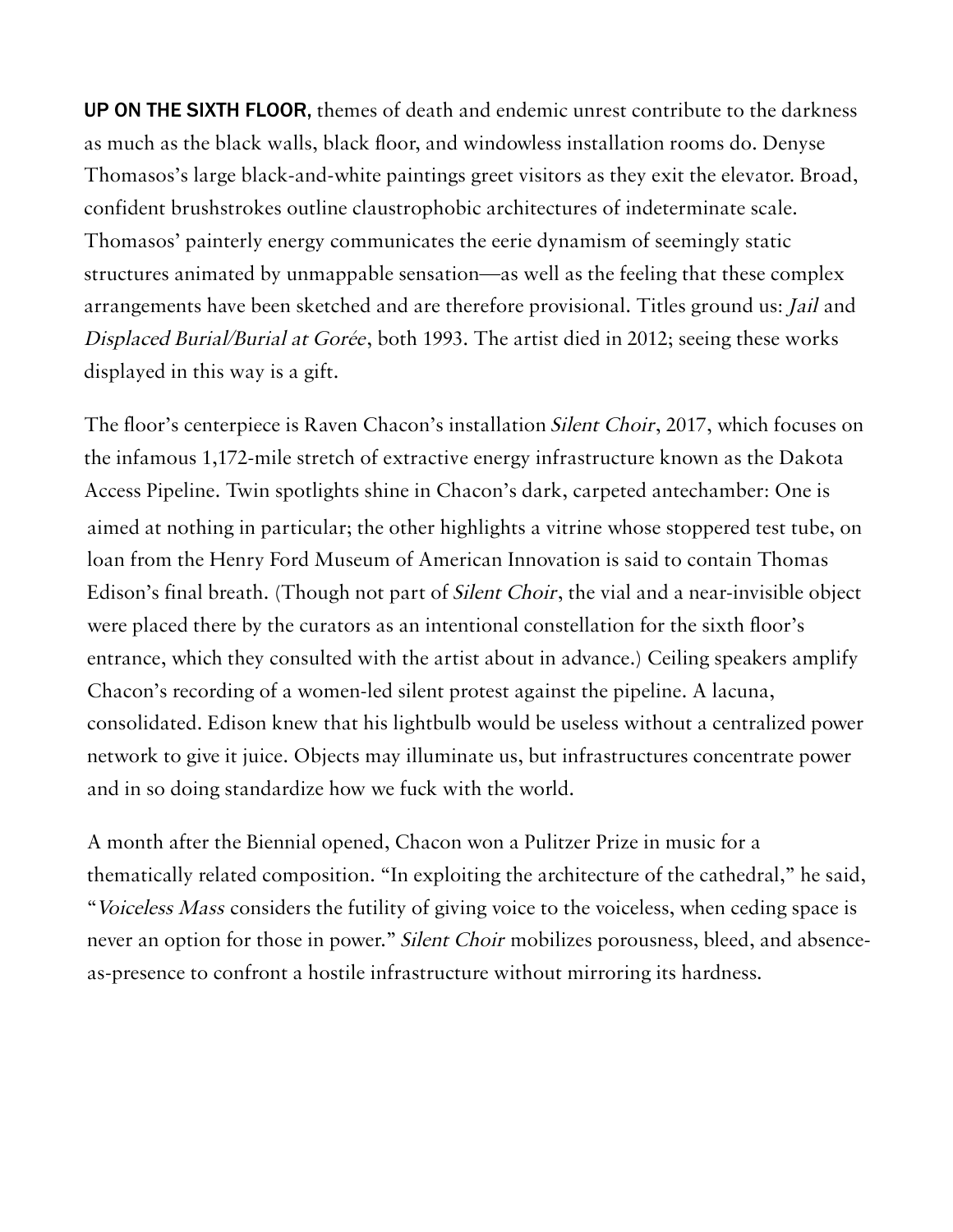It's a lesson Alfredo Jaar could learn. Jaar's video installation 06.01.2020 18.39, 2022, opens with slow-motion footage of (muted) black men saying . . . something . . . urgent? . . . to one another at a BLM protest. Later, when police helicopters appear, an array of high-powered ceiling fans switch on, blasting you with air and noise. The Black Lives Matter Experience! It's not just that using documentary-filmmaking techniques to decontextualize black emotion is troubling—we're used to that. The main issue is that this is an outmoded sense of mimesis, unable to tap into any of the collective energies or grassroots media practices that made these protests so resonant.

Bless Coco Fusco. Her bullshit-free video meditation on our present pandemic, vis-à-vis America's largest potter's field, New York City's Hart Island ("where the numbers rise but the counting stops"), gives you emotional space to fill with your own Covid/collapse reflections. The twelve minutes of Your Eyes Will Be an Empty Word, 2021, narrated by

Pamela Sneed, were filmed mostly by drone, and show Fusco rowing along the shoreline, tossing white carnations into Long Island Sound. The top-down shots do not totalize; rather, they reproduce the difficulty of perceiving this particular hidden system and all the grief connected to it.

FIGURATIVE PAINTINGS are as absent as NFTs. Overall, the show shies away from the digital. The few digital animations—Jacky Connolly's Descent into Hell, 2021; Roberts's La horda, 2020—feel old, especially when compared with all the crazy shit happening in actual video games.

Rayyane Tabet's 100 Civics Questions, 2022, appears across unexpected areas of the Whitney's building as well as under the main navigation menu on the institution's website. The artwork consists of questions lifted from the US naturalization test, rendered in the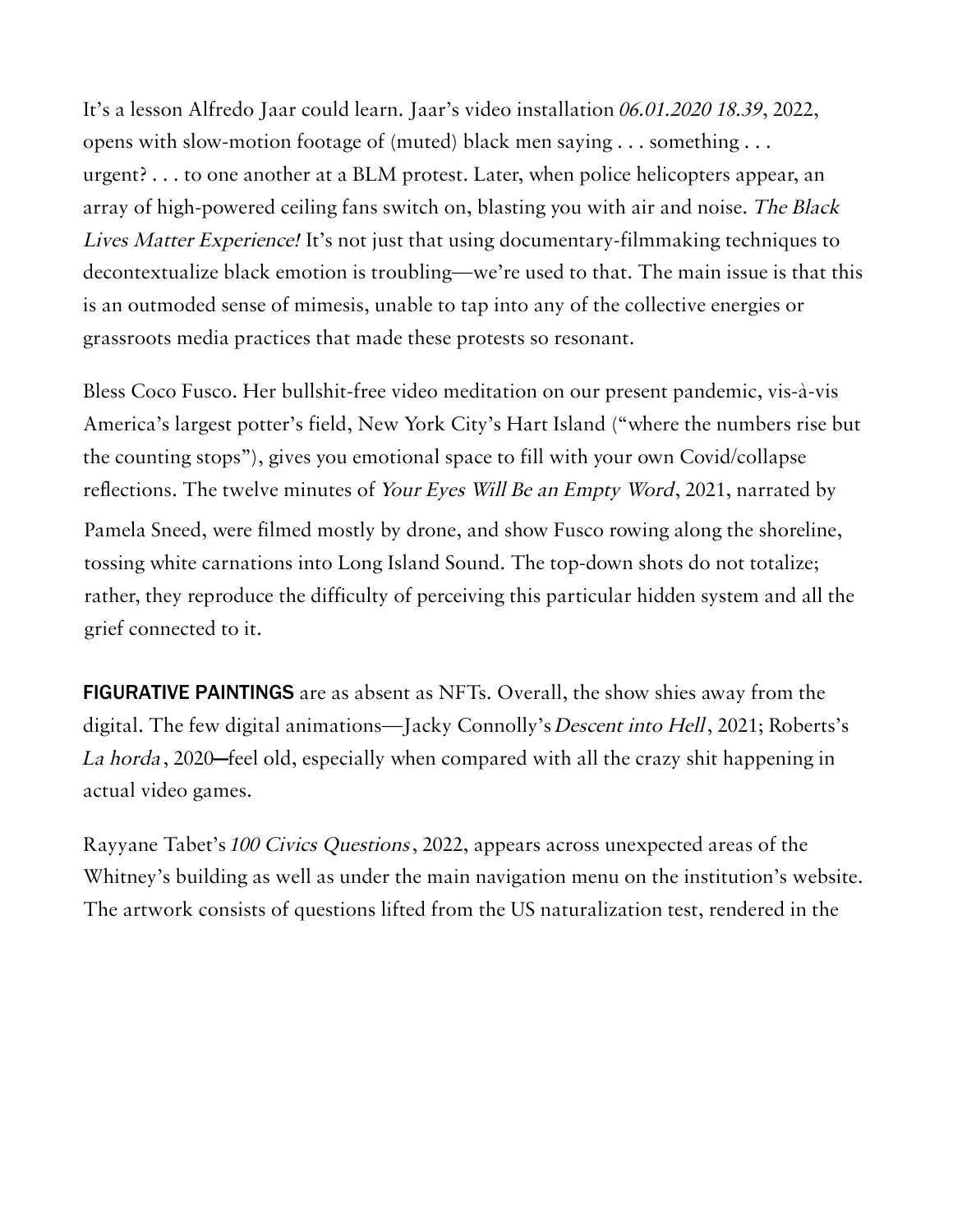museum's signature Helvetica font. Transplanted here, they turn Socratic. Who vetoes bills? What did the Declaration of Independence do? That there's no way of knowing whether we've encountered all the interpellating question is part of the point.

For all its glossy luster, the installation ECHO POSITION, 2022, by artist-activist duo Ivy Kwan Arce and Julie Tolentino remains mysterious. Translucent glass slabs like enormous Jolly Ranchers rest on mirrored platforms. Wall texts inform us that "glass orbs within the Museum communicate via satellite with identical orbs" carried by members of Arce's active-care network. Their technology gets deployed to create an interpersonal web, for participants only. We are not privy to the nature of this communication, but a related poster clues us in to the central concern of HIV-AIDS activism. The objects on view are presented as ancillary to a community's formation. It's a sentiment shared by the Steve Cannon homage installation in the same space, which re-creates the East Village living room from which the poet ran his literary magazine A Gathering of the Tribes and the salon-cum-gallery bearing the same name.

## Objects may illuminate us, but infrastructures concentrate power and in so doing standardize how we fuck with the world.

Outside, unremarkable terrace sculptures by Charles Ray (three statues of lonely men) and Alia Farid (plastic palm trees) bring to mind the exuberant showstoppers featured in the same spaces during the previous Biennial: Nicole Eisenman's glorious, farty sculptural group Procession, 2019, and Meriem Bennani's zany, palm-tree-bedecked video viewing garden. This Biennial borders on humorless, which is a loss. A good joke is one of the few things that can simultaneously reflect and interrupt these nightmare times. And as Eisenman and Bennani prove again and again, some of the most affecting art is also the funniest.

Breslin and Edwards wrote that "artworks can complicate the meaning of 'American' by addressing the country's physical and psychological boundaries," then spoke of two decisions they made to further this: focusing on Indigenous artists from the US and